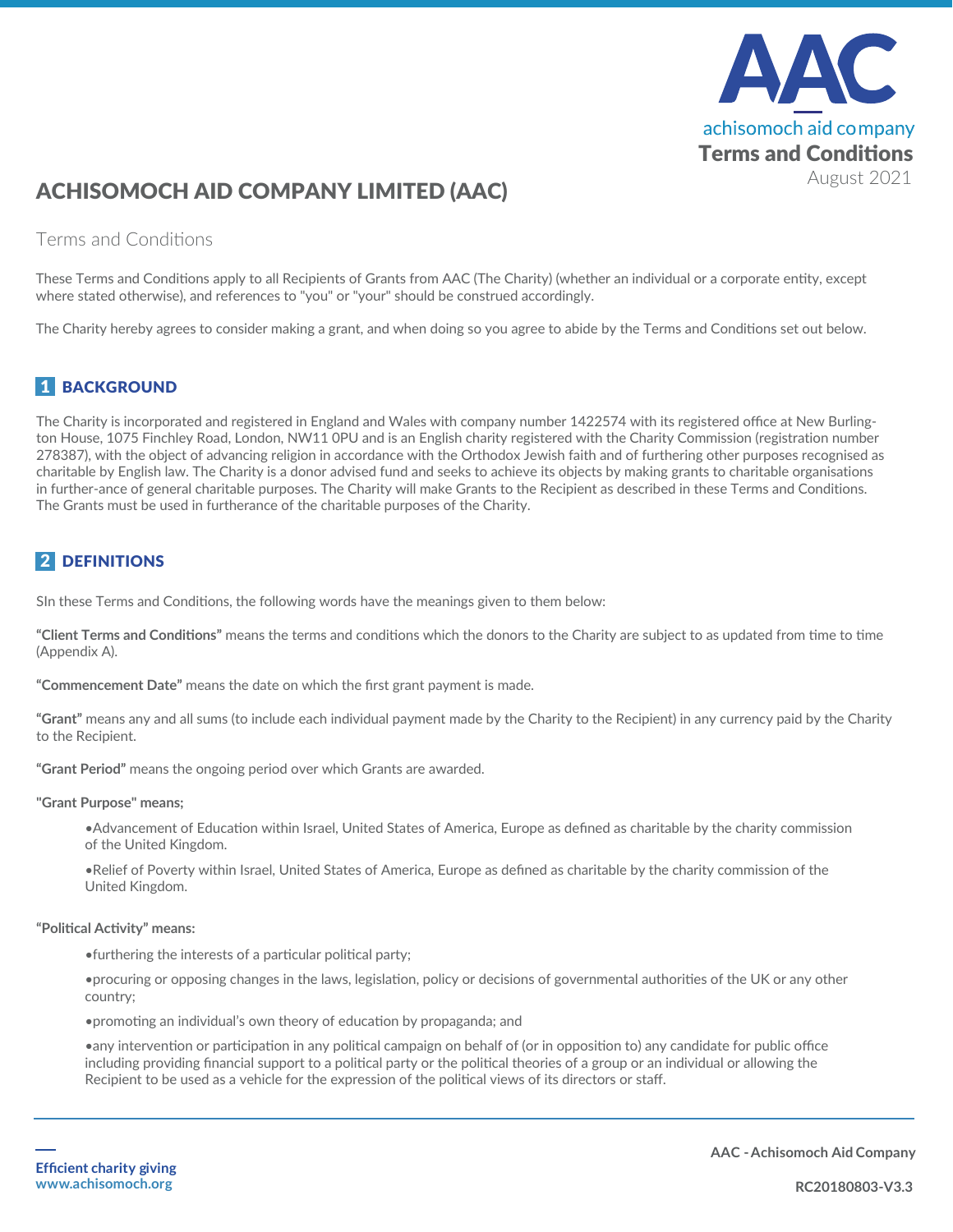

#### **3 PURPOSE AND USE OF THE GRANTS**

The Recipient shall use the Grants solely, wholly and exclusively in accordance with these Terms and Conditions.

The Recipient shall not use the Grants:

- •otherwise than for the Grants Purpose;
- •for or towards any Political Activity;

•to pay for any expenditure commitments of the Recipient arising before the Commencement Date, without the prior written consent of the Charity; or

•in any way which will result in a breach of the Client Terms and Conditions.

The Recipient shall ensure that appropriate internal controls are in place to protect the Grants from improper use, including misappropriation, terrorism, bribery and money laundering. In particular, the Recipient shall comply with applicable local and international laws, including anti-bribery provisions.

Payment of the Grants is conditional on the appropriate use of the monies for the Grants Purpose and on compliance with these Terms & Conditions.

Should any part of the Grants remain unspent, the Recipient shall ensure that any such part is returned to the Charity or, if agreed in writing with the Charity, the Recipient shall be entitled to retain the unspent monies to be used for a purpose agreed between the Charity and the Recipient.

#### 4 PAYMENT OF THE GRANTS

The Grants shall be payable in any currency as notified by the Charity to the Recipient from time to time and shall be remitted by BACS payment or by an alternative third-party payment provider to the Recipient's bank account.

#### 5 ACCOUNTS AND RECORDS

The Recipient shall:

•maintain complete and accurate records of, and supporting documentation for, its use of the Grants and ensure that they are spent in accordance with these Terms and Conditions. Such records shall be retained by the Recipient for inspection by the Charity for 6 years from the end of the financial year to which the records relate;

•provide such information about the expenditure of the Grants as the Charity reasonably requests; and

•acknowledge the Grants in its annual report and/or accounts for the financial year in which the Grants were used, and supply one copy of the relevant report and/or accounts to the Charity within one week following publication.

#### 6 MONITORING AND REPORTING

The Recipient shall closely monitor the use of the Grants throughout the Grant Period to ensure that the Grant Purpose is being met and that these Terms and Conditions are being adhered to.

The Recipient shall send the Charity written updates at least annually (and more frequently if requested in writing by the Charity).

The Recipient shall ensure that all requests for information made by the Charity to the Recipient shall be responded to by the Recipient within 14 days of the request being sent by the Charity.

**AAC - Achisomoch Aid Company**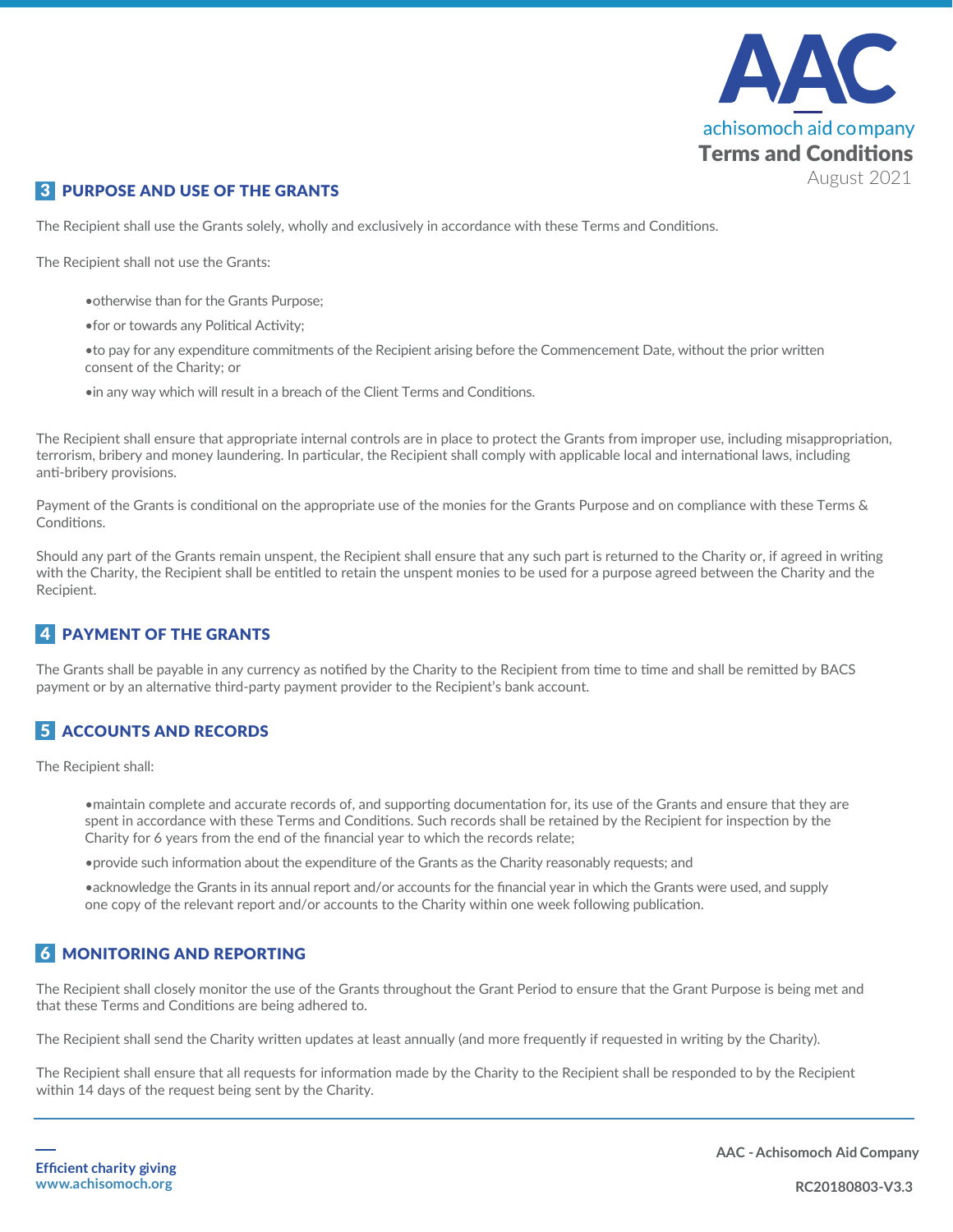

#### **7 WITHOLDING, RECOVERY AND REPAYMENT OF THE GRANT(S)**

The Charity may at its discretion withhold or suspend payment of the Grants and/or require repayment of all or part of the Grants, bring the Grants Period to an end if:

•in the opinion of the Charity, the Recipient has used any of the Grants for a purpose or purposes other than the Grant Purpose;

•in the opinion of the Charity, the Recipient has provided the Charity with any materially misleading or inaccurate information;

•the Recipient has ceased to operate within the parameters outlined in the Charity's Grant Making Policy, as updated or amended from time to time:

•the Recipient has failed to comply with any of these Terms and Conditions;

•there are changes to the regulatory environment within which the Charity operates or changes to tax or other legislation applicable to the Charity;

•for any other reason the Charity may deem reasonable.

In such cases, then without prejudice to any other rights and remedies of the Charity, the Recipient shall, at the Charity's sole discretion, return any remaining part of the Grants to the Charity, particularly where monies have been used otherwise than in accordance with the Grant Purpose.

#### 8 COMMUNICATION

The Recipient agrees not to make any press release, media announcement, carry out any other public relations activity or make any other public communication in respect of the Grants or the relationship between the parties without the prior written consent of the Charity.

#### **9 FORCE MAJEURE**

Neither party shall be in breach of these Terms and Conditions nor liable for delay in performing, or failure to perform, any of its obligations under these Terms and Conditions if such delay or failure result from events, circumstances or causes beyond its reasonable control. In such circumstances the time for performance shall be extended by a period equivalent to the period during which performance of the obligation has been delayed or failed to be performed.

#### 10 ASSIGNMENT

The Recipient may not, without the prior written consent of the Charity, assign, transfer, sub-contract, or in any other way make over to any third party the benefit and/or the burden of these Terms and Conditions or, except as contemplated as part of the Grants, transfer or pay to any other person or charity any part of the Grants.

#### 11 LIMITATION OF LIABILITY

The Charity's aggregate liability under these Terms and Conditions is limited (to the extent permitted by law) to the payment of the Grants in accordance with these Terms and Conditions.

The Recipient shall indemnify the Charity against all liabilities (including tax liabilities), reasonable costs and expenses, damages and losses suffered or incurred by the Charity as a result of the Grants.

**AAC - Achisomoch Aid Company**